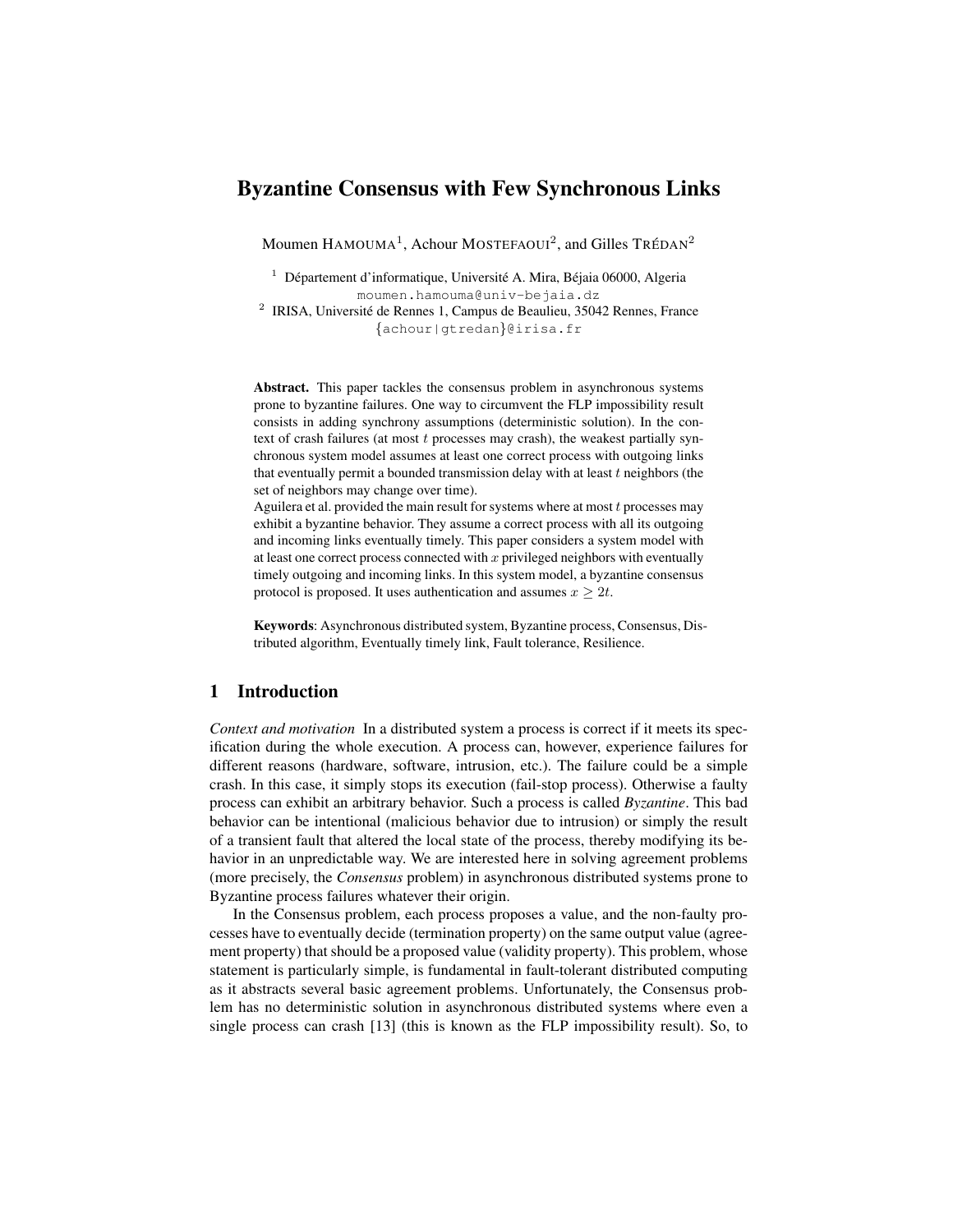solve Consensus, asynchronous distributed systems have to be enriched with additional power. Synchrony assumptions [12], Common coins [22], randomization [5], and unreliable failure detectors [8] are examples of such additions that make it possible to solve Consensus despite asynchrony and failures. When considering Byzantine processes, the Consensus validity property is stated as: if all correct processes propose the same value  $v$  then only  $v$  can be decided. Indeed, a Byzantine process may propose a wrong value.

*Related work* To allow deterministic solutions to the Consensus problem [12], asynchronous systems need to be enriched with additional synchrony assumptions. In the context of crash failures, this approach has been abstracted in the notion of unreliable failure detectors [8]. A failure detector can be seen as a distributed oracle that gives (possibly incorrect) hints about which processes have crashed so far. Nearly all implementations of failure detectors consider that, eventually, the underlying system behaves in a synchronous way. More precisely, they consider the *partially synchronous system* model [8] which is a generalization of the models proposed in [12]. A partially synchronous system assumes there are bounds on process speeds and message transfer delays, but these bounds are not known and hold only after some finite but unknown time (called *Global Stabilization Time*).

The partially synchronous system model is considered by most of the works on Byzantine Consensus [3, 16, 7, 10, 11, 17, 18, 20]. [16] and [10] build a muteness failure detector<sup>3</sup> that is then used to solve the Consensus problem. The Byzantine consensus algorithm proposed in [14] uses directly an eventually perfect muteness failure detector. Paxos-like protocols [6, 20] first look for a stable leader before solving consensus or implementing state machine replication. Finally, [11, 18] establish lower bounds relating resiliency and (very) fast decision. [11] gives a generic algorithm that can be parametrized (w/wo authentication, fast/very fast decision) by taking into account the maximum number of processes that may crash or have malicious behavior. These two papers divide processes into three categories proposers, acceptors and learners (each process can play different roles).

Other system models have been considered like the Trusted Timely Computing Base TTCB [9]. A TTCB is a special communication channel, also nicknamed *wormhole*, that guarantees timely behavior in an otherwise asynchronous byzantine environment. The idea is that this channel is used only by critical aspects of the application (e.g., a consensus protocol), where most of the system uses a standard asynchronous medium. Similarly to the works presented above, it is assumed that the wormhole allows timely communications between any pair of correct processes.

For a system composed of  $n$  partially synchronous processes [12] among which at most  $t$  may crash, many models  $[2, 15, 19]$  try to restrict the eventually synchronous property of communication to only a subset of links in contrast to the related works cited above which assume that the whole system is eventually synchronous. In this setting, a link between two processes is said to be timely at time  $\tau$  if a message sent at time  $\tau$  is received not later than  $\tau + \delta$ . The bound  $\delta$  in not known and holds only after some finite but unknown time  $\tau_{GST}$  (called *Global Stabilization Time*). A link is called

 $3$  A muteness failure detector is an oracle that allows to distinguish between a silent Byzantine process and a correct process that is slow or with which communication is slow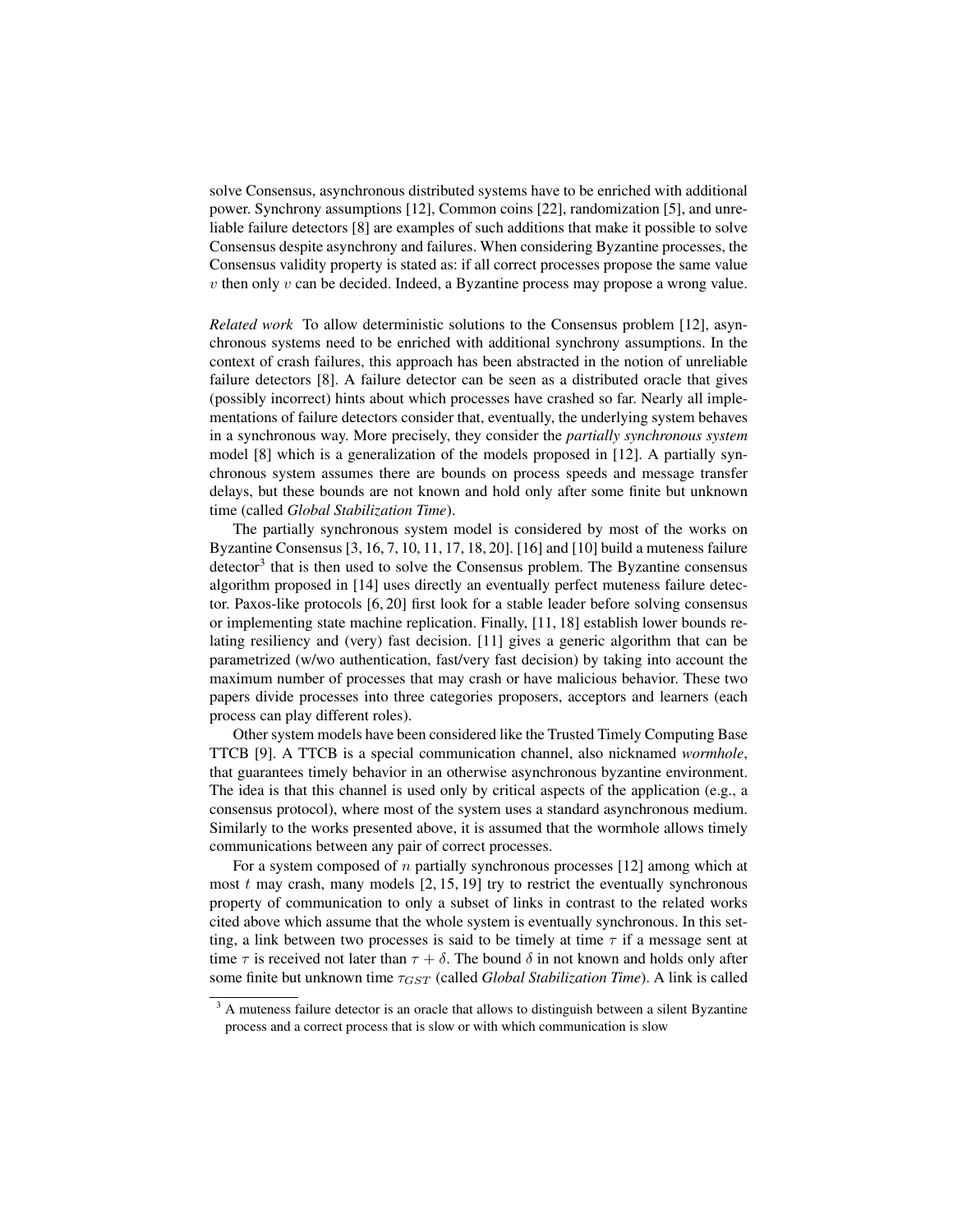eventually timely if it is timely at all times  $\tau \geq \tau_{GST}$ . The system model considered in [2] assumes at least one correct process with t outgoing eventually timely links (processes communicate using point-to-point communication primitives). Such a process is called an  $\circ t$ -source (eventual t-source). On the other hand, the system model considered in [19] assumes a broadcast communication primitive and at least one correct process with t bidirectional but moving eventually timely links. These two models are not comparable [15]. In such a context, [2] proved that an  $\diamond t$ -source is necessary (and sufficient) to solve Consensus which means that it is not possible to solve Consensus if the number of eventually timely links is smaller than  $t$  or if they are not outgoing links of a same correct process.

In the context where the  $t$  faulty processes can exhibit a Byzantine behavior, Aguilera et al. [3] propose a system model with weak synchrony properties that allows to solve the consensus problem. Namely, the model assumes at least one correct process with all its outgoing and incoming links eventually timely (the other links of the system are asynchronous). Such a process is called an eventual bisource ( $\diamond$  bisource). This means that the number of eventually timely links could be as low as  $2(n - 1)$  links. Their protocol does not need authentication but they first build very costly communication procedures on top of point-to-point communication<sup>4</sup>. Their consensus protocol consists of a series of rounds each made up of 10 communication steps and  $\Omega(n^3)$ messages.

*Contribution* This paper first proposes a system model where processes are eventually synchronous and the communication model lies between the asynchronous model and the partially synchronous model. The assumed model considers that only few links are eventually synchronous. If all links are asynchronous the communication model is asynchronous. On the other hand, if all links are eventually synchronous, the system meets the partially synchronous model of [12]. It is thus stronger than the asynchronous model where the Consensus problem cannot be solved and is weaker than the partially synchronous model [12] where Byzantine Consensus can be solved if  $t < n/3$  (with or without authentication<sup>5</sup>). The eventually synchronous links have to respect some pattern in order to be able to solve the Byzantine consensus. This pattern is captured by the notion of eventual bisource with a scope  $x$ . The eventual bisource assumed by [3] has a maximal scope  $(x = n - 1)$ . Informally, an eventual x-bisource is a correct process where the number of privileged neighbors is x instead of  $n - 1$ . In this system model, a byzantine consensus protocol is proposed. It uses authentication and assumes an  $\Diamond 2t$ -bisource. We assume  $t < n/3$  meeting the resiliency lower bound byzantine consensus [12]. The proposed protocol enjoys the nice property of being very simple compared to other paxos like algorithms and elegant in its design. Moreover, in good settings, the decision is reached within 5 communication steps whatever is the behavior of byzantine processes. Good settings occur when the first coordinator is a 2t-bisource.

<sup>4</sup> These communication procedures are similar to the consistent broadcast and the authenticated broadcast procedures [24].

<sup>&</sup>lt;sup>5</sup> Byzantine Consensus can be solved with  $t < n/2$  only if the processes are partially synchronous and communication are synchronous.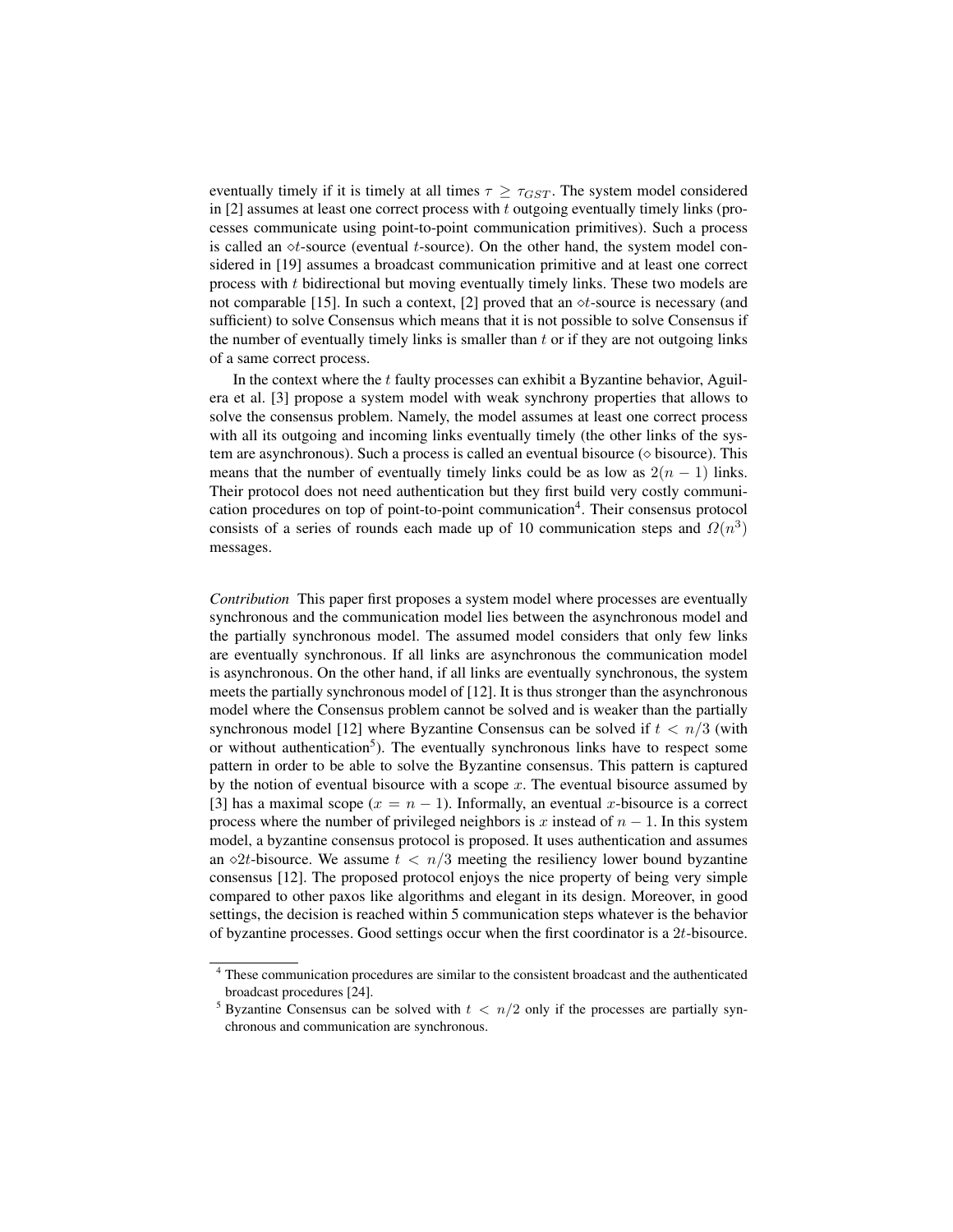This is a very interesting property as under a normal setting, the communication system is mainly synchronous (having an  $\Diamond 2t$ -bisource is very likely to happen) and failures seldom occur. A Consensus algorithm designed for the proposed model terminates as soon as some (even unknown) part of the system enjoys the 2t-bisource property. Of course, if the system is completely synchronous, the decision can be reached faster. Contrarily, one asynchronous link over the  $(n-1)^2$  links of the system can prevent an algorithm designed for a partially synchronous model from terminating.

*Paper structure* This paper is made up of five parts. Section 2 defines the computation and failure model and the byzantine consensus problem. Section 3 presents the consensus protocol we propose and Section 4 proves its correctness. Section 5 discusses the cost of the protocol and makes a conjecture with the intuition that sustains it. Finally, Section 6 concludes the paper.

## 2 Computation Model and the Consensus Problem

#### 2.1 Computation Model

The system model is patterned after the partially synchronous system described in [12]. The system is made up of a finite set  $\Pi$  of  $n (n > 1)$  fully-connected processes, namely,  $\Pi = \{p_1, \ldots, p_n\}$ . Moreover, up to t processes can exhibit a *Byzantine* behavior, which means that such a process can behave in an arbitrary manner. This is the most severe process failure model: a Byzantine process can crash, fail to send or receive messages, send arbitrary messages, start in an arbitrary state, send different values to different processes, perform arbitrary state transitions, etc. A process that exhibits a Byzantine behavior is called *faulty*. Otherwise, it is *correct*.

*Communication network* The communication network is reliable in the sense that a message sent by a correct process to another correct process will be received exactly once within a finite time. Messages are not altered by the link and the receiver knows who the sender is. In other words, we are using authenticated asynchronous links. Such a communication network can be built atop of fair lossy links (in fair lossy links, a message can be lost a finite number of times). As advocated in [15], advanced techniques like [1] or [4] could be adopted here. They prove that even a simple retransmission until acknowledgment protocol suffices to implement a reliable link between correct processes. Using these techniques, a message that was initially lossy will eventually be received by its destinator. Note that the simulation preserves the timeliness of the messages sent on timely fair-lossy links.

*Synchrony properties and bisource* Every process executes an algorithm consisting of atomic computing steps (send a message, receive a message or execute local computation). We assume that processes are partially synchronous, in the sense that every correct process takes at least one step every  $\theta$  steps of the fastest correct process ( $\theta$  is unknown). Instead of real-time clocks, time is measured in multiples of the steps of the fastest process like in [12]. In particular, the (unknown) transfer delay bound  $\delta$  is such that any process can take at most  $\delta$  steps while a timely message is in transit. Hence,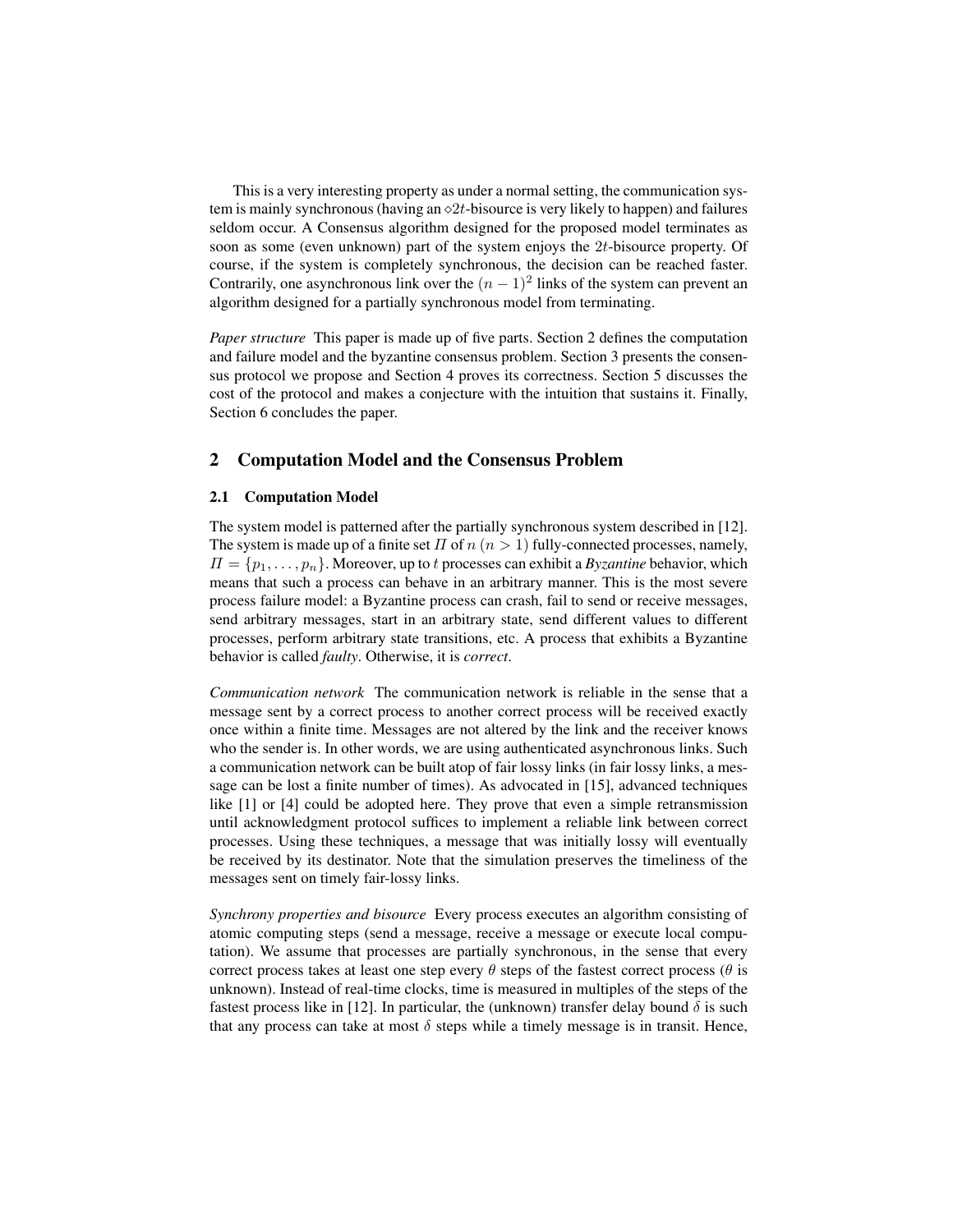we can use simple step-counting for timing out messages. Hereafter, we rephrase the definition of [15] to define more formally a timely link and a bisource.

**Definition 1.** A link from a process p to any process q is timely at time  $\tau$  if (1) no *message sent by* p *at time*  $\tau$  *is received at q after time*  $(\tau + \delta)$  *or* (2) process q *is not correct.*

**Definition 2.** *A process p is an x-bisource at time*  $\tau$  *if:* 

*- (1)* p *is correct*

*- (2) There exists a set* X *of processes of size* x*, such that: for any process* q *in* X*, both links from* p *to* q *and from* q *to* p *are timely at time* τ *. The processes of* X *are said to be privileged neighbors of* p*.*

**Definition 3.** A process p is an  $\infty$ *-bisource if there is a time*  $\tau$  *such that, for all*  $\tau' \geq \tau$ *,*  $p$  *is an x-bisource at*  $\tau'$ .

For the rest of the paper, we consider a partially synchronous system where the only assumed synchrony properties are those needed by the  $\infty$ -bisource. This means that all the links that do not participate in the  $\Diamond x$ -bisource could be asynchronous.

*Authentication* A process may be Byzantine and disseminate a wrong value (different from the value it would have obtained if it behaved correctly). To prevent such a dissemination, the protocol uses certificates. This implies the use of application level signatures (public key cryptography such as RSA signatures). A straightforward implementation of certificates would consist of including a set of signed messages as a certificate. For example, process p has to relay a value (say v) it has received from process q. Process q signs its message and sends it to p. Process p cannot relay  $v'$  if it cannot forge q's signature. Of course  $p$  can say that it received no value from  $q$  (no one can check whether this is true or not) but if it relays a value from  $q$ , it is necessarily the value it actually received from  $q$ . This means that in our model we assume that Byzantine processes are not able to subvert the cryptographic primitives. Now, suppose that  $p$  has to send to all processes the majority value among all the values it has received. The certificate, will consist of the set of received signed messages (any process can check that the value  $p$ ) has sent is really the majority value).

A certificate for a message m sent by p contains at least  $(n - t)$  messages p has received, such that these messages led  $p$  to send  $m$  according to the protocol. Certificates do not prevent all the bad behaviors of Byzantine processes. As in many asynchronous protocols, during an all-to-all exchange, a process waits for at most  $n-t$  messages otherwise it may block forever (of course a process can receive more than  $n-t$  messages). In a general case, two different sets of  $n - t$  messages can have a different majority value (each of the them can be certified). A Byzantine process that receives more than  $(n - t)$  messages can send different certified majority values to different processes (in this case the certificate only means that the sent value is a possible value).

#### 2.2 The Consensus Problem

The Consensus problem has been informally stated in the introduction. This paper considers *multivalued* Consensus (no bound on the cardinality of the set of proposable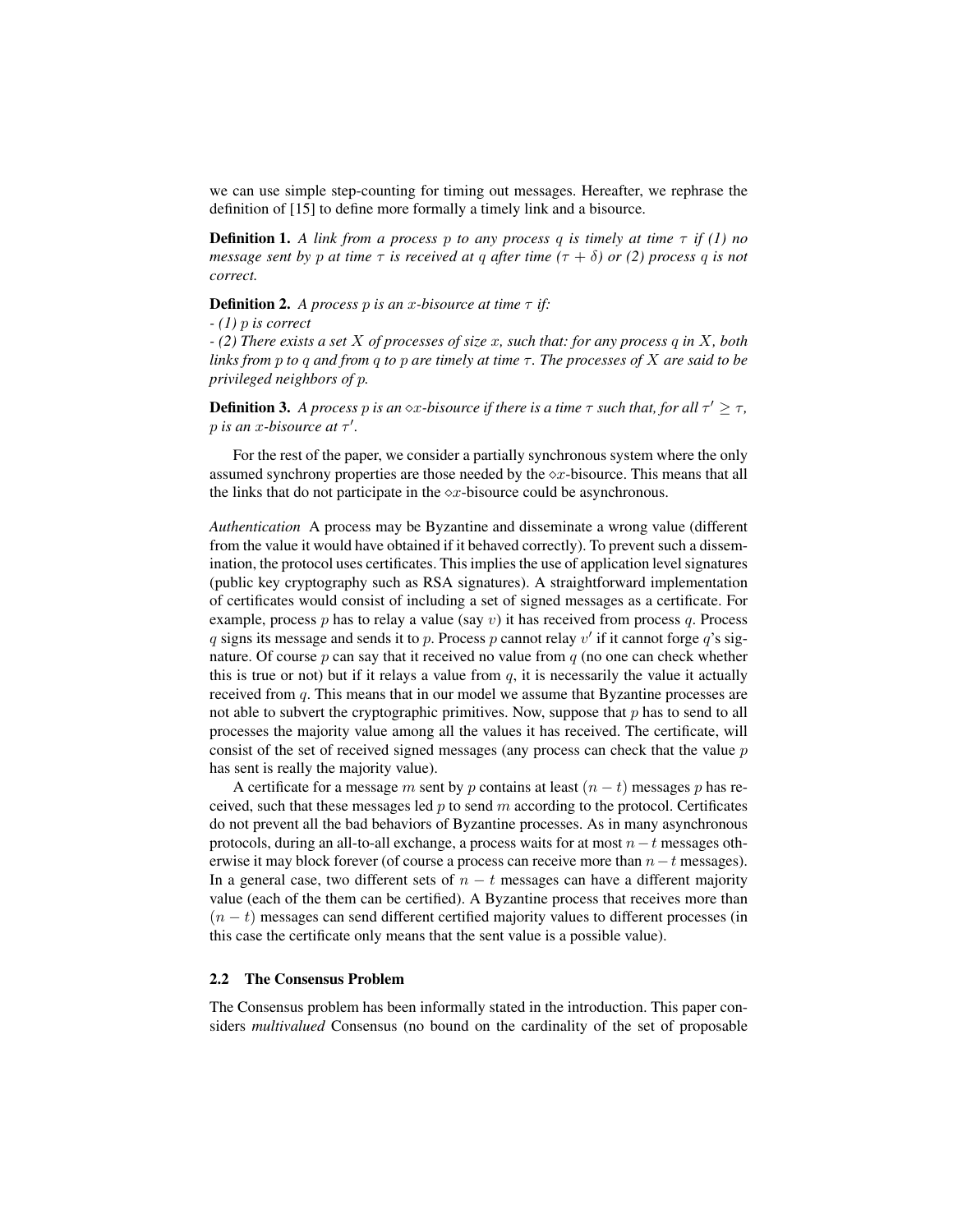values): every process  $p_i$  *proposes* a value  $v_i$  and all correct processes have to eventually *decide* on some value  $v$  in relation with the set of proposed values. Let us observe that, in a byzantine failure context, one must not choose a consensus definition that is too strong. For example, it is not possible to force a faulty process to decide as a correct process, since a byzantine process can decide whatever it wants. Similarly, it is not always possible to decide a proposed value since a faulty process can initially propose different values to distinct processes and consequently the notion of "proposed value" is not defined for byzantine processes. Thus, in such a context, the consensus problem is defined by the following three properties:

- Termination: Every correct process eventually decides.
- Agreement: No two correct processes decide different values.
- Validity: If all the correct processes propose the same value  $v$ , then only the value v can be decided.

## 3 The Byzantine Protocol

The proposed protocol (Figure 1) uses authentication and assumes an  $\Diamond 2t$ -bisource. Each process  $p_i$  manages a local variable  $est_i$  which contains its current estimate of the decision value. The init phase (lines 1-3) consists of an all-to-all message exchange that allows to initializes the variable  $est_i$  to a value it has received at least  $(n - 2t)$ times if any<sup>6</sup>. Otherwise,  $est_i$  is set  $v_i$  the value proposed by  $p_i$ . This phase establishes the validity property as if all correct processes propose the same value  $v$ , all processes will receive v at least  $(n - 2t)$  times and the only value that can be received at least  $(n-2t)$  times is v (in this case, v is the only certified value). From line 5, all messages exchanged during each phase are signed, and include as certificate  $(n-t)$  messages the emitting process has received during the previous exchange phase.

Message validity Each process has an underlying daemon that filters the messages it receives. For example, the daemon will discard all duplicate messsages (necessarily sent by byzantine processes as we assume reliable send and receive operations between correct processes). The daemon, will also discard all messages that are not syntactically correct, or that do not comply with the text of the protocol (e.g. a process that sends two different messages with the same type within the same round, a process that sends a  $\text{QUERV}(r,*)$  message to a process that is not the coordinator of round  $r$ , etc.). Of course a message that do not comply with the associated certified is also discarded.

After the init phase, the protocol procedes in consecutive asynchronous rounds. Each process manages a variable  $r_i$  (initially set to 0). Each round r is coordinated by a predetermined process  $p_c$  (*e.g.*, *c* can be defined according to the round robin order). So, the protocol uses the well-known *rotating coordinator* paradigm. Each round is composed of four communication phases.

<sup>&</sup>lt;sup>6</sup> This phase does not use certificates as there is no prior communication.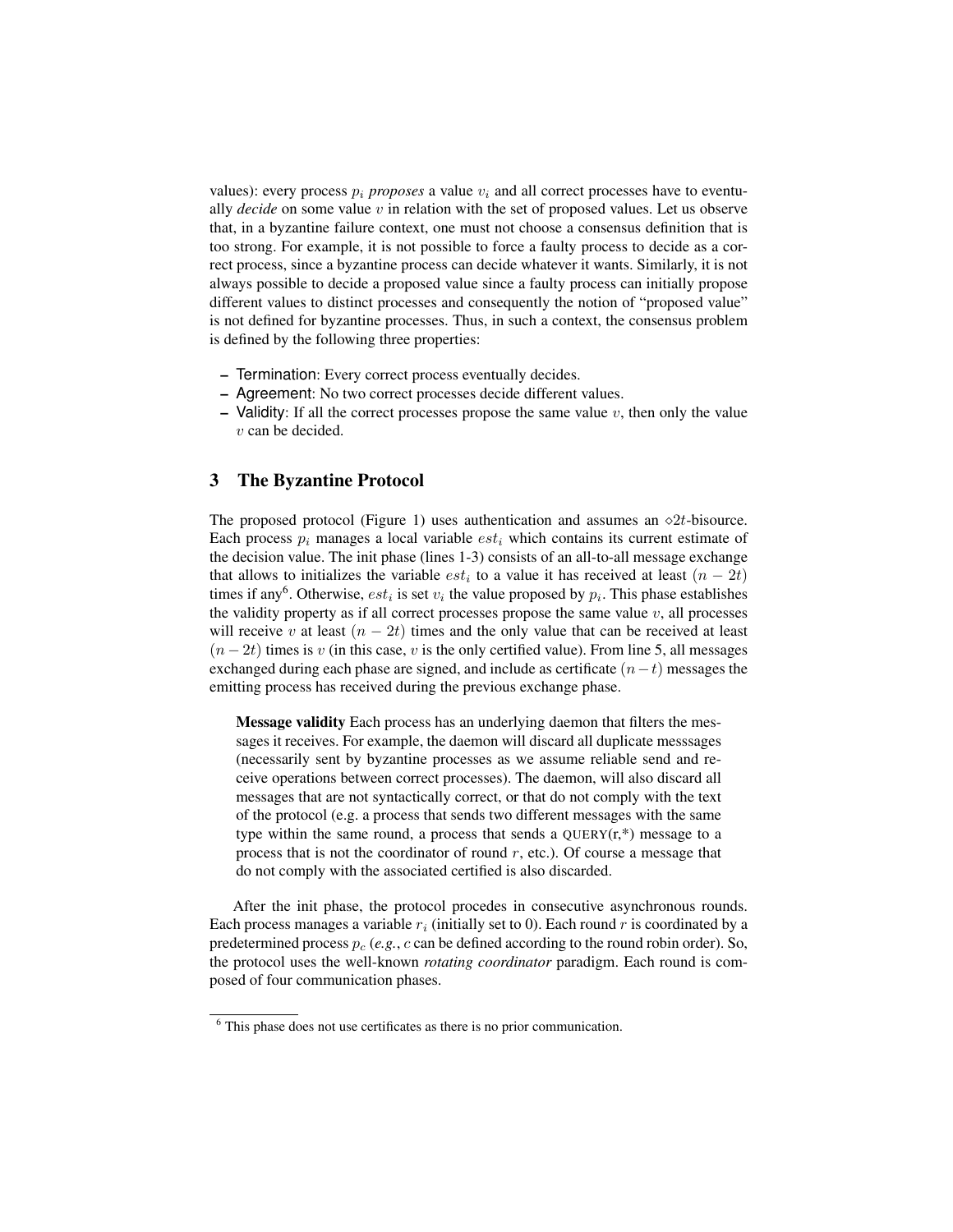First phase of a round  $r$  (lines 5-7). Each process that starts a round (including its coordinator) first sends its own estimate (with the associated certificate) to the coordinator  $(p_c)$  of the current round and sets a timer to  $(\Delta_i[c])$ .  $\Delta_i$  is an array of time-outs (one per process) managed by  $p_i$ . When the timer times out while waiting the response from a process  $p_j$ ,  $\Delta_i[j]$  is incremented. This allows to eventually reach the bound on the round trip between  $p_i$  and  $p_j$  if  $p_i$  and  $p_j$  are privileged neighbors. Moreover, this prevents  $p_i$  from blocking while waiting (line 6) for the response of a faulty coordinator. When the coordinator of round  $r$  receives a valid QUERY message (perhaps from itself) containing an estimate *est* for the first time at line  $19^7$ , it sends sends a COORD $(r, est)$ messages to all processes.

The COORD message is sent from another parallel task because the coordinator of round r could be stuck in previous rounds and if it does not respond quickly, the sender on the QUERY message may time out. This is why, whatever is the coordinator doing, as soon as it receives a valid QUERY message for a round it coordinates, it sends the included estimate to all processes (this allows a coordinator to coordinate a round with a certified value it has received even if it is itself lying far behind).

If the current coordinator is a  $2t$ -bisource it has at least  $2t$  privileged neighbors among which at least t are correct process. Consequently, at least  $(t + 1)$  correct processes (the t correct neighbors and the coordinator itself) got the value  $v$  of the coordinator and thus set their variable aux to  $v \neq \perp$ ). If the current coordinator is byzantine, it can send nothing to some processes and perhaps send different certified values to different processes (in such a case, necessarily none of these values has been decided in a previous round as we will see later). If the current coordinator is not a  $2t$ -bisource or if Byzantine, the three next phases allow correct processes to behave in a consistent way. Either none of them decides or if some of them decide a value  $v$ , then the only certified value for the next round will be  $v$  and thus preventing Byzantine processes from introducing other values.

Second phase of a round r (lines 8-10). This phase aims to extend the scope of the  $2t$ bisource. Indeed, if the current coordinator is a 2t-bisource then at least  $(t + 1)$  correct processes set their variable  $aux_i$  to the same non- $\perp$  value (say v). During the second phase, all processes relay the value they got from the coordinator (with its certificate) or  $\perp$  if they timed out (all-to-all message exchange). Each process collects  $(n-t)$  valid messages (the values carried by these messages are stored into a set  $V_i$  - of course each value appears at most once in  $V_i$  as  $V_i$  is a set). If the coordinator is a 2t-bisource then any correct process will get at least one message from the set of  $(t+1)$  correct processes that got the value of the coordinator because  $(n - t) + (t + 1) > n$ . Otherwise, this phase has no particular effect. The condition  $(V_i - \{\perp\} = \{v\})$  of line 10 means that if there is only one non- $\perp$  value v in  $V_i$  then this value is kept in  $aux_i$  (otherwise,  $aux_i$ is set to  $\perp$ ).

<sup>&</sup>lt;sup>7</sup> For any round, the coordinator will receive at least  $(n - t)$  QUERY messages but it will send COORD messages only once and will ignore subsequent QUERY messages related to the same round.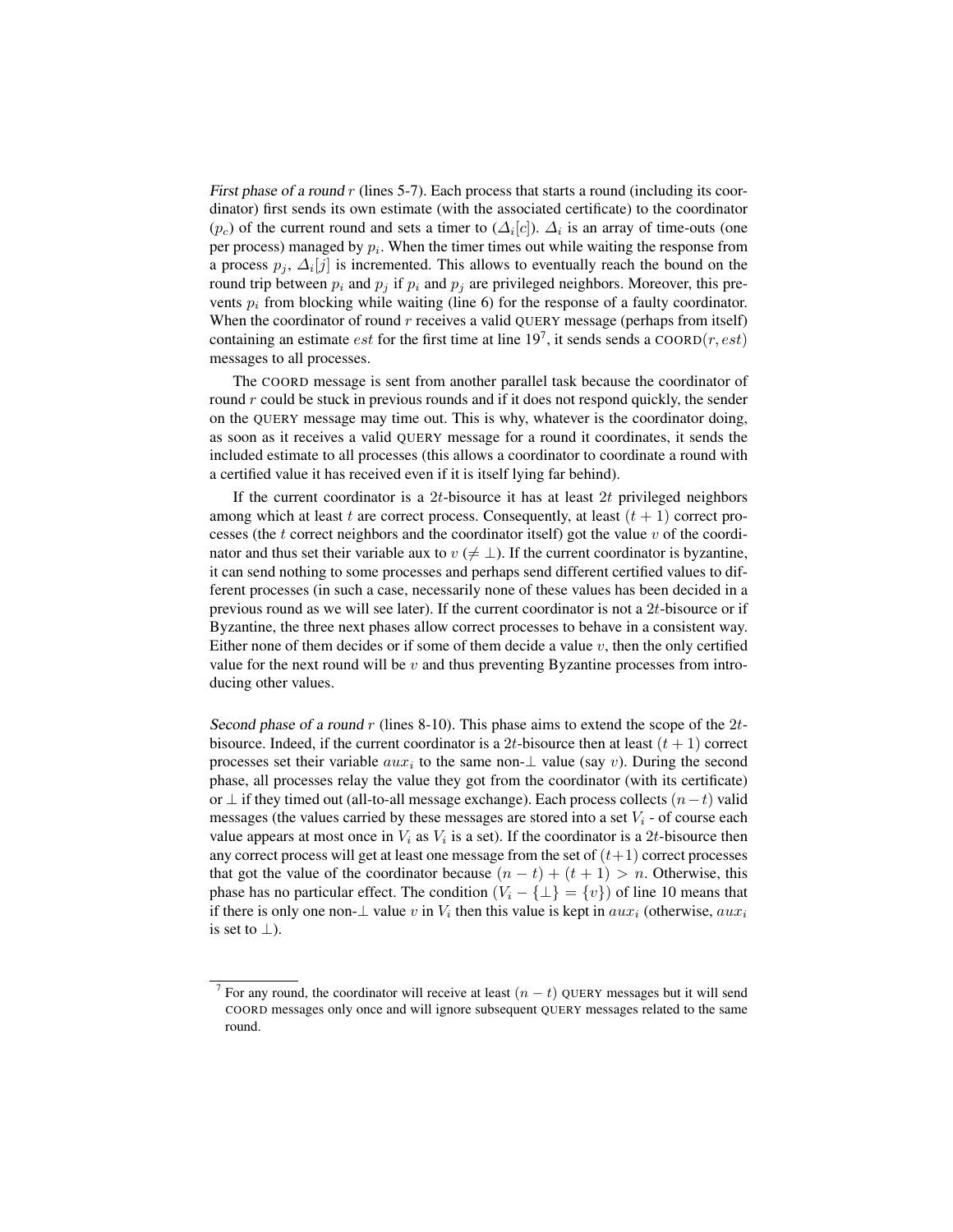Third phase of a round r (lines 11-13). This phase has no particular effect if the coordinator is correct. Its aims is to avoid the situations where the coordinator is Byzantine. Indeed, in such a case two different correct processes may have set their  $aux_i$  variables to different values. Phase three is a filter, it ensures that at the end of this phase, at most one non ⊥ value can be kept in the *aux* variables. In other words, if  $p_i$  and  $p_j$  are correct processes and if  $aux_i \neq \perp$  and  $aux_j \neq \perp$  then necessarily,  $aux_i = aux_j$  whatever is the behavior of the byzantine processes. This phase consists of an all-to-all message exchange. Each process collects  $(n - t)$  valid messages the values of which are stored in a set  $V_i$ . If all received messages contains the same value  $v(V_i = \{v\})$  then v is kept in  $aux_i$  otherwise  $aux_i$  is set to the default value  $\perp$ . At the end of this phase, there is at most one (or none) certified value  $v \neq \perp$ ).

Fourth phase of a round  $r$  (lines 14-17). This phase is the decision phase. Its aim is to ensure that the Agreement property will never be violated. This prevention is done in the following way: if a correct process  $p_i$  decides v during this round then if some processes progress to the next round, then  $v$  is the only certified value. After an all-toall message exchange, processes collect  $(n - t)$  valid messages and stores the values in  $V_i$ . If the set  $V_i$  of  $p_i$  contains a unique non  $\perp$  value v,  $p_i$  decides v. Indeed among the  $(n-t)$  values v received by  $p_i$ , at least  $t+1$  have been sent by correct processes. Recall that after phase three, there is at most one certified values. This means that all processes receive at least one value equal to v (the other values could be v or  $\perp$ ). Consequently any set of  $(n - t)$  valid signed messages of this phase, will certify a unique value v. If a process  $p_i$  has received only  $\perp$  values, it is sure that no process decides during this phase and thus it can keep the value it already has stored in  $est_i$  (the certificate composed of the  $(n - t)$  valid signed messages containing  $\perp$  values, allow  $p_j$  to keep its previous values).

Before deciding (line 16), a process first sends to all other processes a signed message DEC that contains the decision value (and the associated certificate). This will prevent the processes that progress to the next round from blocking because some correct processes have already decided. When a process  $p_i$  receives a valid DEC message at line 20, it first relays is to all other processes and then decides. Indeed, task  $T_3$  is used to implement a reliable broadcast to disseminate the eventual decision value preventing some correct processes from blocking while others decide (not all processes decide necessarily during the same round).

## 4 Correctness of the protocol

Remark: A message exchange is the combination of a send to all operation and a message collect operation issued by every process. Let us note that, as there are at most t byzantine processes. Each correct process collects  $(n - t)$ messages since only the byzantine processes could be silent (only message delivered by the communication daemon described in the previous section are considered).

There are four such exchanges: lines 1-2, lines 8-9, lines 11-12 and lines 14-15.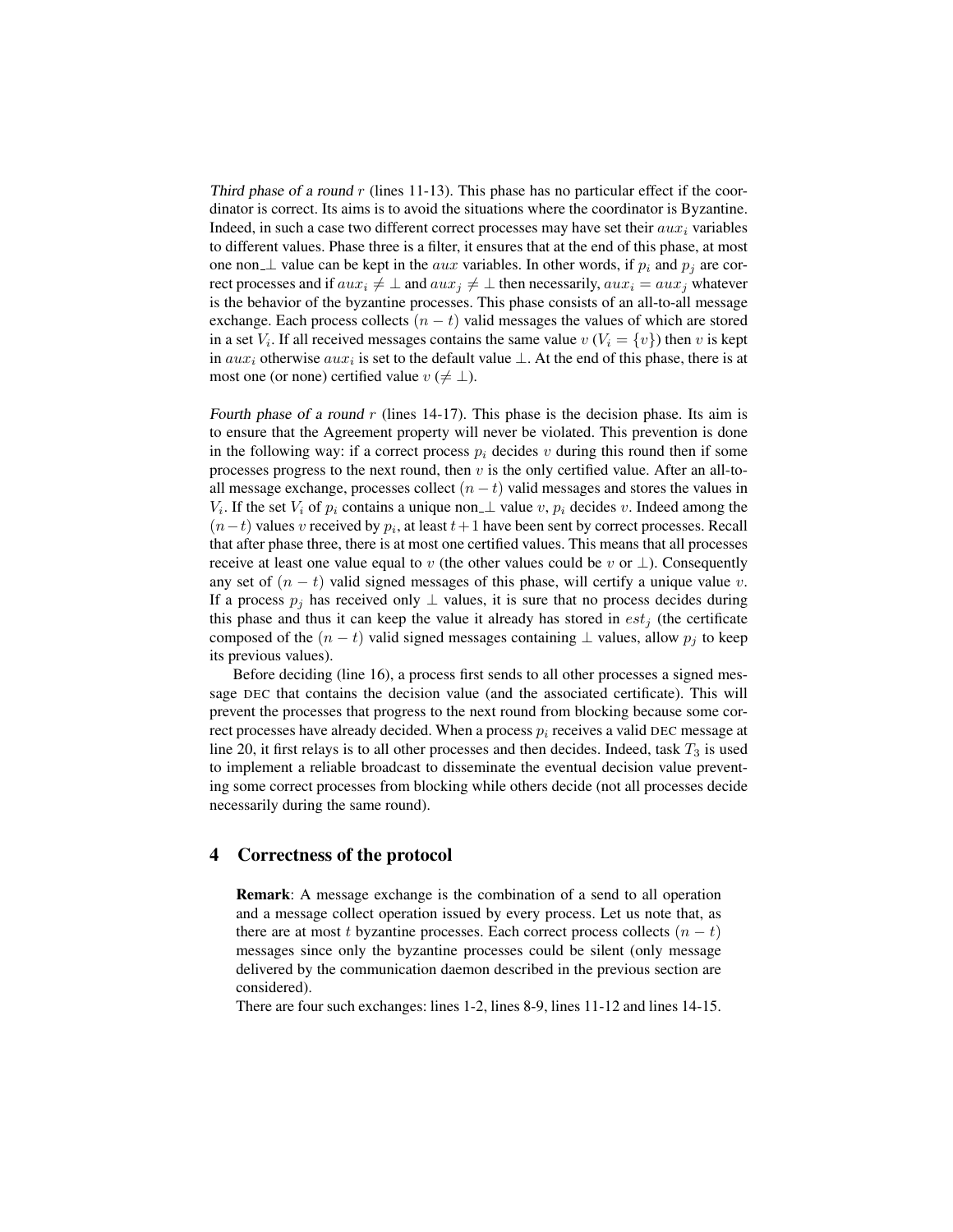```
Function Consensus(v_i)Init: r_i \leftarrow 0; \Delta_i[1..n] \leftarrow 1;Task T1: % basic task %
                                                     ——————————————————- init phase ———————————————————–
(1) send INIT(r_i, v_i) to all;
 (2) wait until (INIT(r_i, *) received from at least (n - t) distinct processes);
 (3) if (\exists v : \text{received at least } (n - 2t) \text{ times } ) then est_i \leftarrow v else est_i \leftarrow v_i endif;
      repeat forever
(4) c \leftarrow (r_i \mod n) + 1; r_i \leftarrow r_i + 1;— round r_i —
(5) send QUERY(r_i, est_i) to p_c; set_timer(\Delta_i[c]);
 (6) wait until (\text{COORD}(r_i, est) received from p<sub>c</sub> or time-out ) store value in aux<sub>i</sub>; % else \perp %
(7) if (timer times out)) then \Delta_i[c] \leftarrow \Delta_i[c] + 1 else disable timer endif;
(8) send RELAY(r_i, aux_i) to all;
 (9) wait until (RELAY(r_i, *) received from at least (n - t) distinct processes ) store values in V_i;
(10) if (V_i - {\perp}) = \{v\} then aux_i \leftarrow v else aux_i \leftarrow \perp endif;
(11) send FILT1(r_i, aux_i) to all;
 (12) wait until \int FILT1(r_i, *) received from at least (n - t) distinct processes \cdot store values in V_i;
(13) if (V_i = \{v\}) then aux_i \leftarrow v else aux_i \leftarrow \perp endif;
(14) send FILT2(r_i, aux_i) to all;
 (15) wait until \int FILT2(r_i, *) received from at least (n - t) distinct processes \cdot store values in V_i;
(16) case (V_i = \{v\}) then send DEC(v) to all; return(v);
(17) (V_i = \{v, \perp\}) then est_i \leftarrow v;(18) endcase;
          \mathcal{L}=\{1,2,3,4\} , we can consider the constant of \mathcal{L}=\{1,3,4\}end repeat
Task T2: % coordination task %
(19) upon receipt of QUERY(r, est) for the first time for round r: send COORD(r, est) to all;
Task T3:
(20) upon receipt of DEC(est): send DEC(est) to all; return(est);
```
Fig. 1. The Byzantine Consensus Protocol (assumes a 2t-bisource)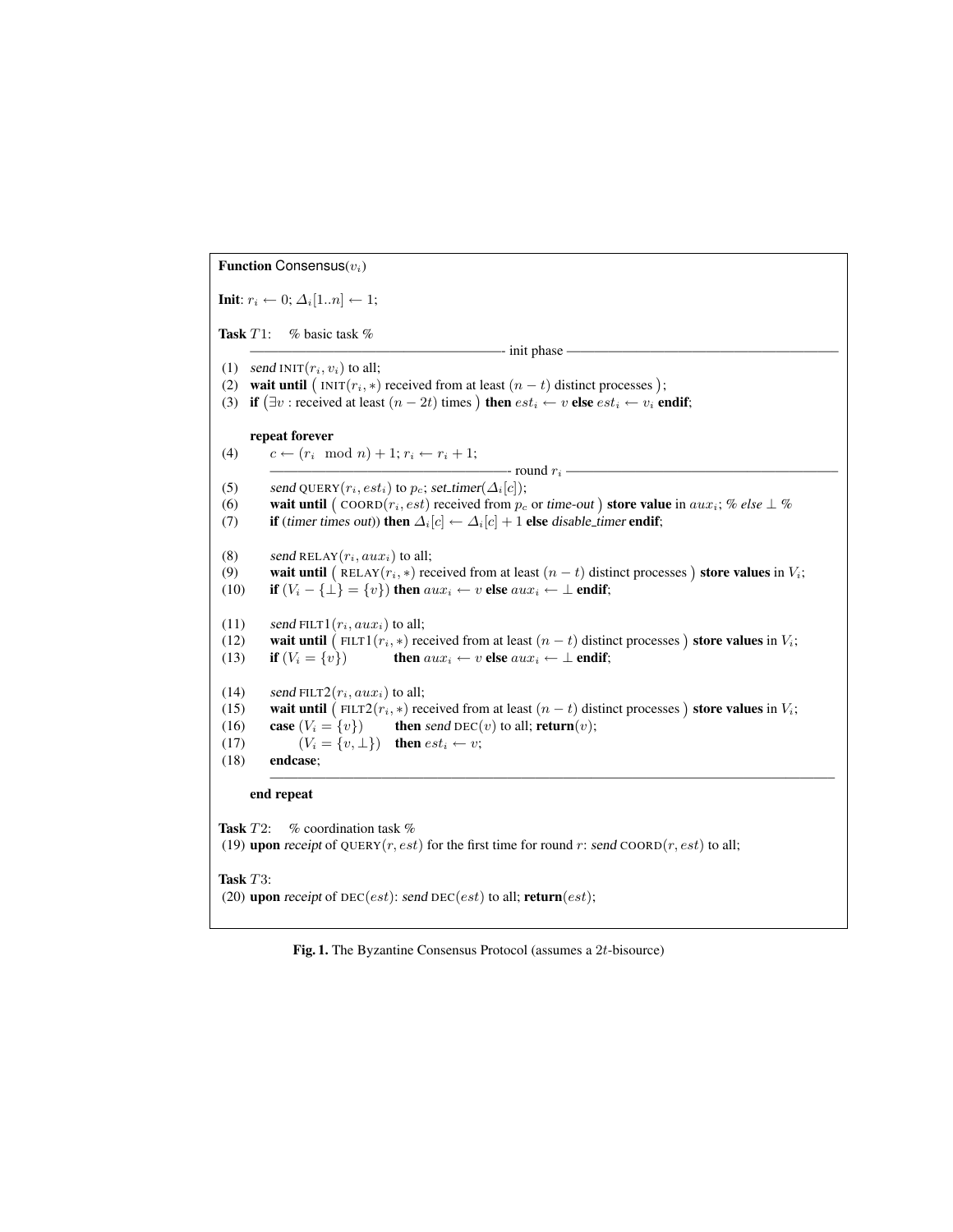**Lemma 1.** Let  $V_i$  and  $V_j$  be the sets of messages collected by two correct processes  $p_i$ *and* p<sup>j</sup> *respectively after a message exchange. We have:*

$$
\mathcal{V}_i \cap \mathcal{V}_j \neq \emptyset
$$

*Proof.* The proof is by contradiction. Suppose that  $V_i \cap V_j = \emptyset$  and let S be the set of all messages  $p_i$  and  $p_j$  can receive during the message exchange (i.e. messages sent to  $p_i$  and  $p_j$ ).

We have  $|S| = |\mathcal{V}_i| + |\mathcal{V}_j|$ . Thus,  $|S| = 2 \times (n-t)$  as each process waits for  $(n-t)$ messages during the collect phase of an exchange.

Moreover, let f be the actual number of byzantine processes ( $f \le t$ ). Since, the  $(n - f)$  correct processes send (according to the protocol) the same message to both processes and the f byzantine processes can send a different message to them, we have  $|S| \leq 1 \times (n-f) + 2 \times f = (n+f)$  and hence,  $|S| \leq (n+f)$  as  $f \leq t$ .

We have,  $|S| \ge 2 \times (n-t)$  and  $|S| \le (n+t)$ . This leads to  $(n+t) \ge 2 \times (n-t)$ i.e.  $n \leq 3t$  a contradiction as we assume  $n > 3t$ 

Lemma 2. *After the message exchange lines 11-12, at most one non-*⊥ *value can be certified.*

*Proof.* Let us consider a run where a process  $p_i$  collects only messages carrying values v. Process  $p_i$  keeps the value v (the collected messages constitute the certificate of v). By Lemma 1, no other process  $p_i$  can exhibit a set of  $(n - t)$  that all carry w values as the two sets need to intersect and hence, no certificate can be exhibited for another value.  $\Box$ 

Corollary 1. *If a process decides a certified value* v *during a round, then only* v *can be decided in the same or in the next rounds (no other value than* v *can no more be certified).*

*Proof.* Let us consider the first message exchange that led a process  $p_i$  to decide a certified value v ( $p_i$  received only v values during the exchange). As  $p_i$  received a certified value  $v$  then, by Lemma 2  $v$  is the only certified value. Thus all valid messages either carry v or  $\perp$ . By Lemma 1, we have:  $\forall j, \mathcal{V}_i \cap \mathcal{V}_j \neq \emptyset$ . As  $p_i$  received only v values, all possible sets of messages of size  $(n - t)$  (i.e. certificates for the next round) include at least one one message carrying the value v. If a process decides, it decides  $v$ . If it does not decide, it has to set its local variable  $est_i$  to v for the next round (v will be the only certified value as even  $\perp$  is not certified).  $\square$ 

### Theorem 1 (agreement). *No two correct processes decide differently.*

*Proof.* If a correct process decides at line 20, it decides a certified value decided by another process. Let us consider the first round where a process decides at line 16. By Corollary 1, if a process decides a certified value during the same round, it decides the same value. If a process decides after receiving a DEC message at line 20 it decides the same value. Any process that starts the next round with its local variable  $est_i \neq v$  will see its messages rejected (no value different from  $v$  could be certified).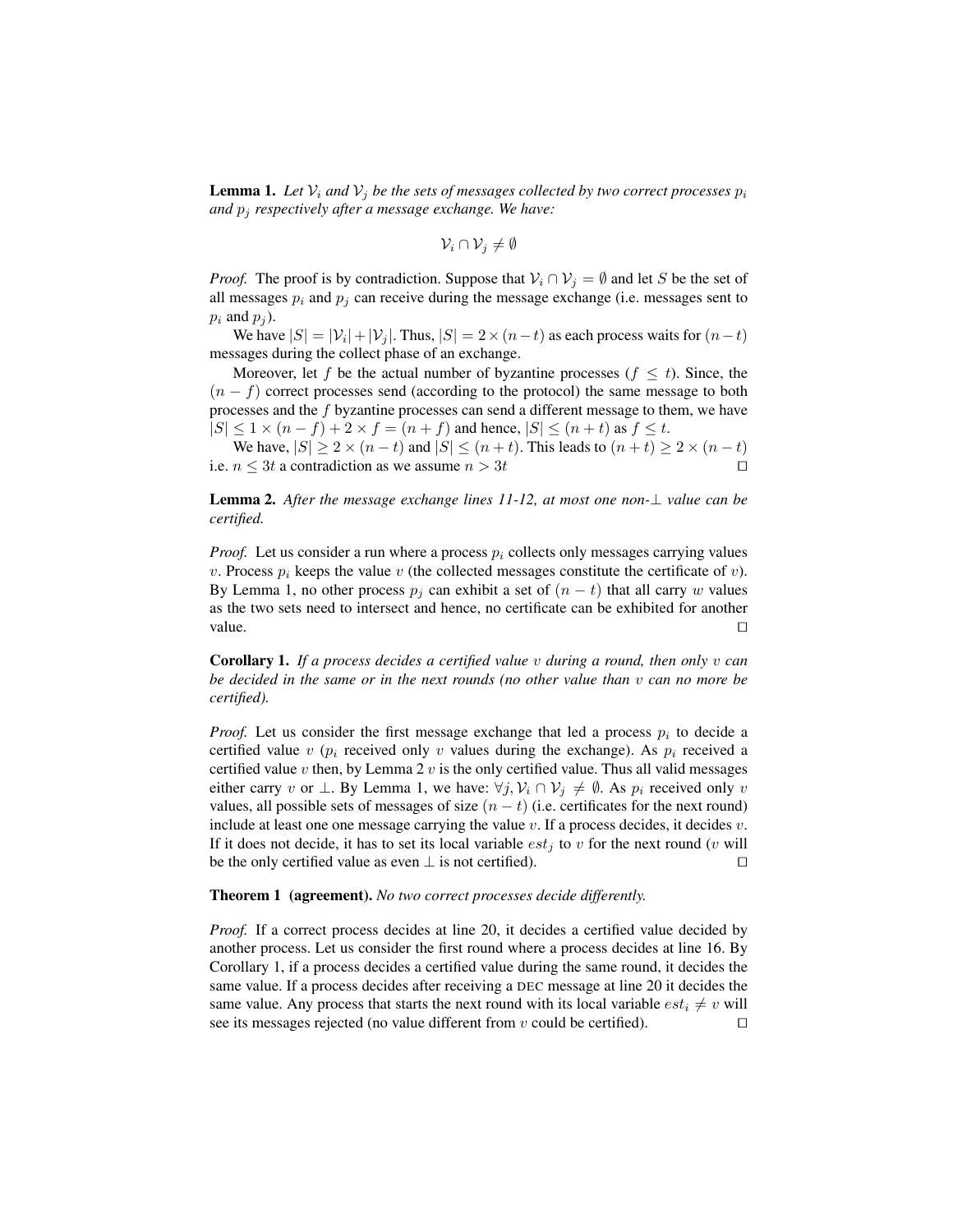**Lemma 3.** If no process decides a certified value during  $r' \leq r$ , then all correct pro*cesses start*  $r + 1$ .

*Proof.* Let us first note that a correct process cannot be blocked forever in the init phase. Moreover, it cannot be blocked at line 6 because of the time-out.

The proof is by contradiction. Suppose that no process has decided a certified value during a round  $r' \leq r$ , where r is the smallest round number in which a correct process  $p_i$  blocks forever. So,  $p_i$  is blocked at lines 9, 12 or 15.

Let us first examine the case where  $p_i$  blocks at line 9. In that case, as r is the smallest round number in which a correct process  $p_i$  blocks forever, and as line 9 is the first statement of round  $r$  where a process can block forever this means that all correct processes (they are at least  $(n - t)$ ) eventually execute line 8. Consequently as communication is reliable between correct processes the messages sent by correct processes will eventually arrive and  $p_i$  that blocks forever at line 9. It follows that if  $p_i$ does not decide, it will proceed to the next round. A contradiction.  $\Box$ 

**Theorem 2 (termination).** If there is a  $\Diamond$ 2t-bisource in the system, then all correct *processes decide eventually.*

*Proof.* If a correct process decides then, due to the sending of DEC messages at line 16, any correct process will receive such a message and decide accordingly (line 20).

So, suppose that no process decides. The proof is by contradiction. By hypothesis, there is a time  $\tau$  after which there is a process  $p_x$  that is a 2t-bisource. Let  $p_i$  be a correct process and one of the 2t privileged neighbors of  $p_x$ . As no process decides, the time-out on the round-trip delay (from  $p_j$  to  $p_x$  plus the local computation time on  $p_x$ plus the transmission delay back to  $p_i$ ) as computed by  $p_j$  will continuously increase (line 7) until it bypasses the bound imposed by the system model. Consequently, there is a time  $\tau'$  after which the respective timers of all the privileged neighbors of  $p_x$  will never expire. Let r be the first round that starts after  $\tau'$  and that is coordinated by  $p_x$ . As by assumption no process decides, due to Lemma 3, all the correct processes eventually start round r.

All correct processes (and possibly some byzantine processes)  $p_i$  start round r and send a QUERY message to  $p_x$  (line 5). When the coordinator  $p_x$  of round r receives the first QUERY message (line 19), it sends a COORD message to all processes. If we consider any privileged neighbor  $p_i$  of  $p_x$  the COORD message will be sent by  $p_x$  at the latest when the QUERY message from  $p_i$  is received by  $p_x$ . This means that no one of the correct privileged neighbors of  $p_x$  will time-out. They all will receive the COORD message.

In the worst case, there are t byzantine processes among the  $2t+1$  privileged neighbors of  $p_x$ . A byzantine process can either relay the value of  $p_x$  or relay  $\perp$  during the next phase (these are only two certified values). This allows to conclude that the value v sent by  $p_x$  is relayed (line 8) at least by the  $t + 1$  correct privileged neighbors of  $p_x$ (the only other possible value is  $\perp$ ). Since each process collects at least  $(n - t)$  RELAY messages we can conclude that *all* processes will get at least one message RELAY containing the value  $v$  of  $p_x$ . It is important to notice that even byzantine processes cannot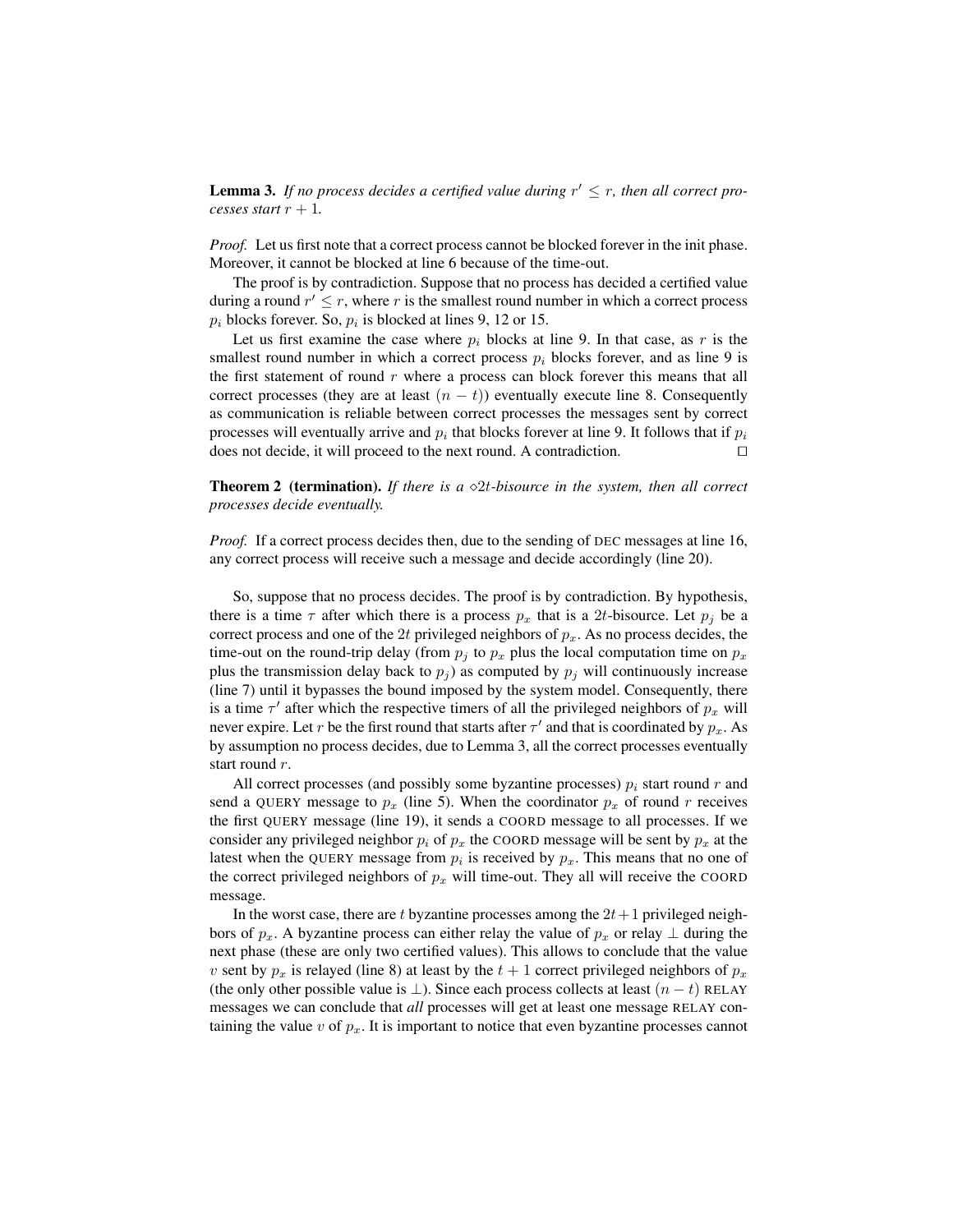lie about the fact they received  $p_x$ 's value at line 10 as any set of  $(n - t)$  messages contains at least one value v and possibly  $\perp$  values.

During the third phase (lines 11-13), as the value v of  $p_x$  is the only certified value, *all* the processes that emit a certified message (byzantine processes can stay mute) emit  $v$ . This allows to conclude that all processes will have to set their  $aux$  value to  $v$  value line 13. By the same way, all processes that emit certified messages will emit  $v$  at line 14. From there we can conclude that correct processes will all decide at line 16, which proves the theorem.  $\Box$ 

### Theorem 3 (validity). *If all correct processes propose* v*, then only* v *could be decided.*

*Proof.* Let v the only proposed value by correct processes. Since all correct processes propose v, v is sent at least  $(n - t)$  times at line 1. Since processes discard at most t messages, we can conclude that at line 3 any process will receive at least  $(n-2t)$  times the value  $v$ . Moreover, any value proposed by byzantine processes will be received at most t times. As  $n > 3t$ , we have  $t < n - 2t$ . Consequently, the only certified value is  $v.$ 

## 5 Discussion

#### 5.1 On the efficiency of the protocol

The number of rounds executed by the protocol is unbounded but finite. Each round in composed four all-to-all message exchanges. Each message exchange needs  $\Omega(n^2)$ messages if the links are reliable (we do not include messages sent by the byzantine processes as they can sent any number of messages).

If we consider synchronous runs (we assume accurate values for the time-outs) and no process exhibits a malicious behavior, the protocol terminates after the first round (four communication steps) and the init phase (one communication step). The protocol thus terminates in 5 communication steps.

Let us now consider synchronous links and  $f \leq t$  processes exhibit malicious behavior. In the worst cat case, the first  $f$  coordinators are Byzantine. This means that the protocol will terminate at the latest after round  $f + 1$  (and the init phase). The total number of communication steps is thus  $(4f + 5)$ . Which is the worst case.

#### 5.2 On the minimality of the  $\Diamond 2t$ -bisource

If we consider the partially synchronous model we defined in Section 2 (extension of [12]), we conjecture that an  $\Diamond 2t$ -bisource in the weakest timing assumption that allows to solve the Byzantine Consensus problem if at most  $t$  processes can exhibit a Byzantine behavior.

The intuition that underlies this conjecture is the following. The  $\Diamond 2t$ -bisource and its privileged neighbors can be seen as a cluster. Inside this cluster, communication is eventually synchronous as the bisource (1) is a correct process, (2) has timely links with all other processes of the cluster and thus can serve as a router between processes that will provide eventually timely communication between any pair of processes. We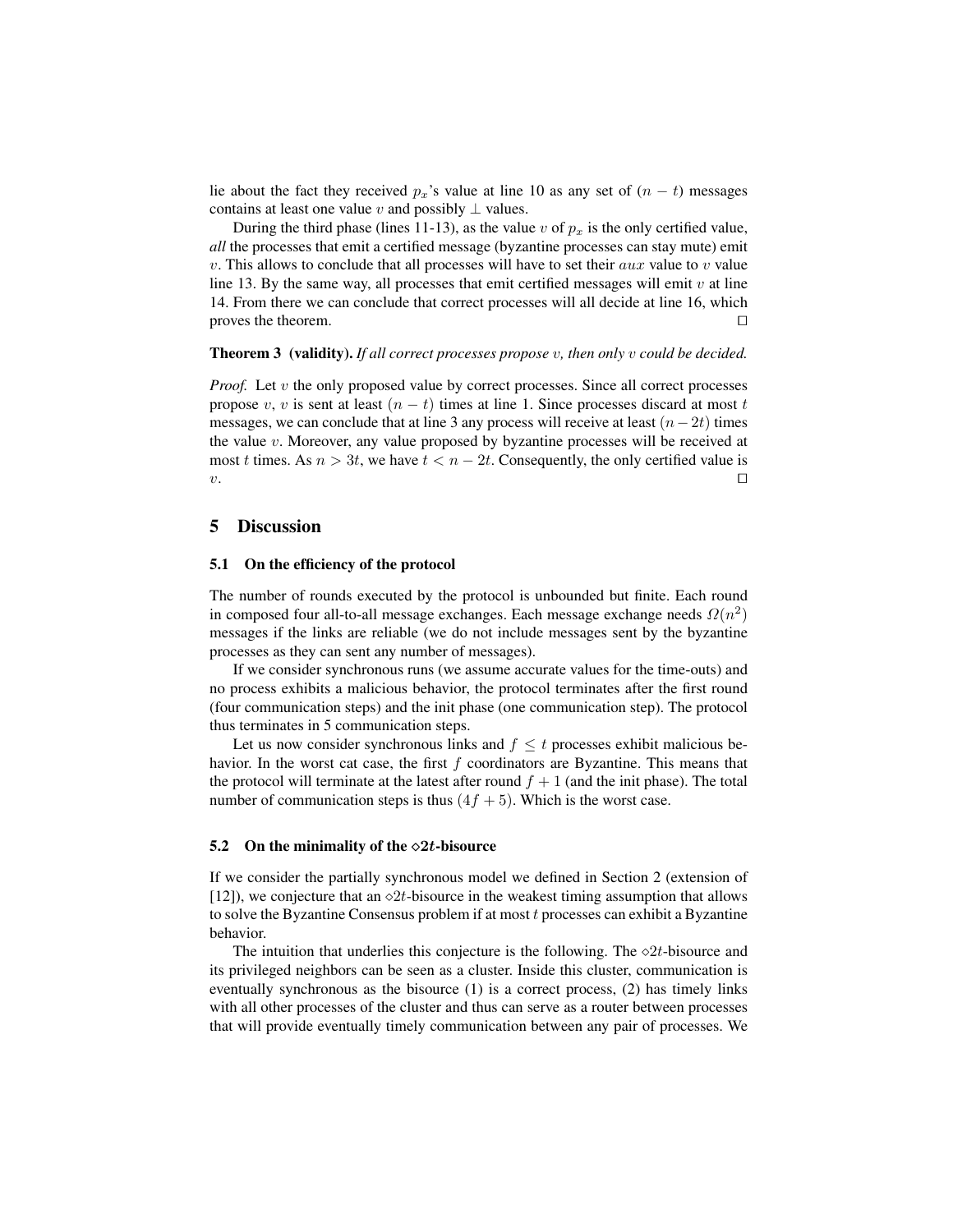suppose that processes are partially synchronous. Moreover, if we assume that communication is synchronous then it has been proved in [12] that the size of the cluster needs to be at least  $2t + 1$  if authentication is used to be able to solve synchronous Byzantine Consensus inside the cluster. In our case communication is only partially synchronous but we still only need a size of  $2t + 1$  for the cluster for the following reason.

The whole set of processes can be used for agreement preserving will trying all possible clusters. Let us imagine a protocol that executes a series of rounds each coordinated by a preselected cluster (a rotating coordination among all possible clusters of size  $2t + 1$ ). Necessarily, it will select the good cluster infinitely often if the algorithm executes an infinite number of rounds. During the first phase of a round, the processes of the selected cluster execute a limited scope synchronous Byzantine Consensus and each of them broadcasts its decision value to the whole set of processes of the system. Indeed, if the communication between the processes of the cluster is synchronous, the correct processes that compose it will all decide the same value otherwise the processes of the cluster will terminate the synchronous Byzantine consensus with different values. In the latter case, the whole processes of the system need to execute all-to-all message exchanges to preserve the overall agreement property (at most one value). In the case where the correct process of the cluster have all decided the same value, in order to be able to extend the agreement among the processes of the "good" cluster to the whole system, it is necessary for the cluster to be enough big. This minimal size is also  $2t + 1$ as this implies that there are at least  $t + 1$  correct processes of the cluster that will send the decided value and hence any process from outside the cluster that collects messages from the cluster will get at least one response from a correct process.

In this sketch, we can see that  $2t + 1$  is used twice. The first time to reach among the processes of the cluster (the minimal size is  $2t + 1$ ) and the second time, the cluster needs to be large enough in order to be able to extend the decision to the whole system such that any process is sure to hear from at least one correct process of the cluster.

## 6 Conclusion

This paper has presented a protocol for solving Consensus in distributed systems prone to Byzantine failures. The protocol assumes a relaxed partially synchronous distributed system but where at least 4t communication links are eventually synchronous. These links connect the same process  $(2t \text{ incoming links and } 2t \text{ outgoing links})$ . The proposed protocol has very simple design principles. In favorable setting, it can reach decision in only 5 communication steps and needs only  $\Omega(n^2)$  messages in each step. Of course this protocol uses authentication.

The major contribution of this paper is to show that Byzantine Consensus is possible with very fewtimelyy links ( $4t$  eventually synchronous links) versus  $2n$  links for the best known protocol. Moreover, we conjecture that this is a lower bound.

## Acknowledgments

The authors would like to thank Corentin Travers for the fruitful discussions on Byzantine Consensus.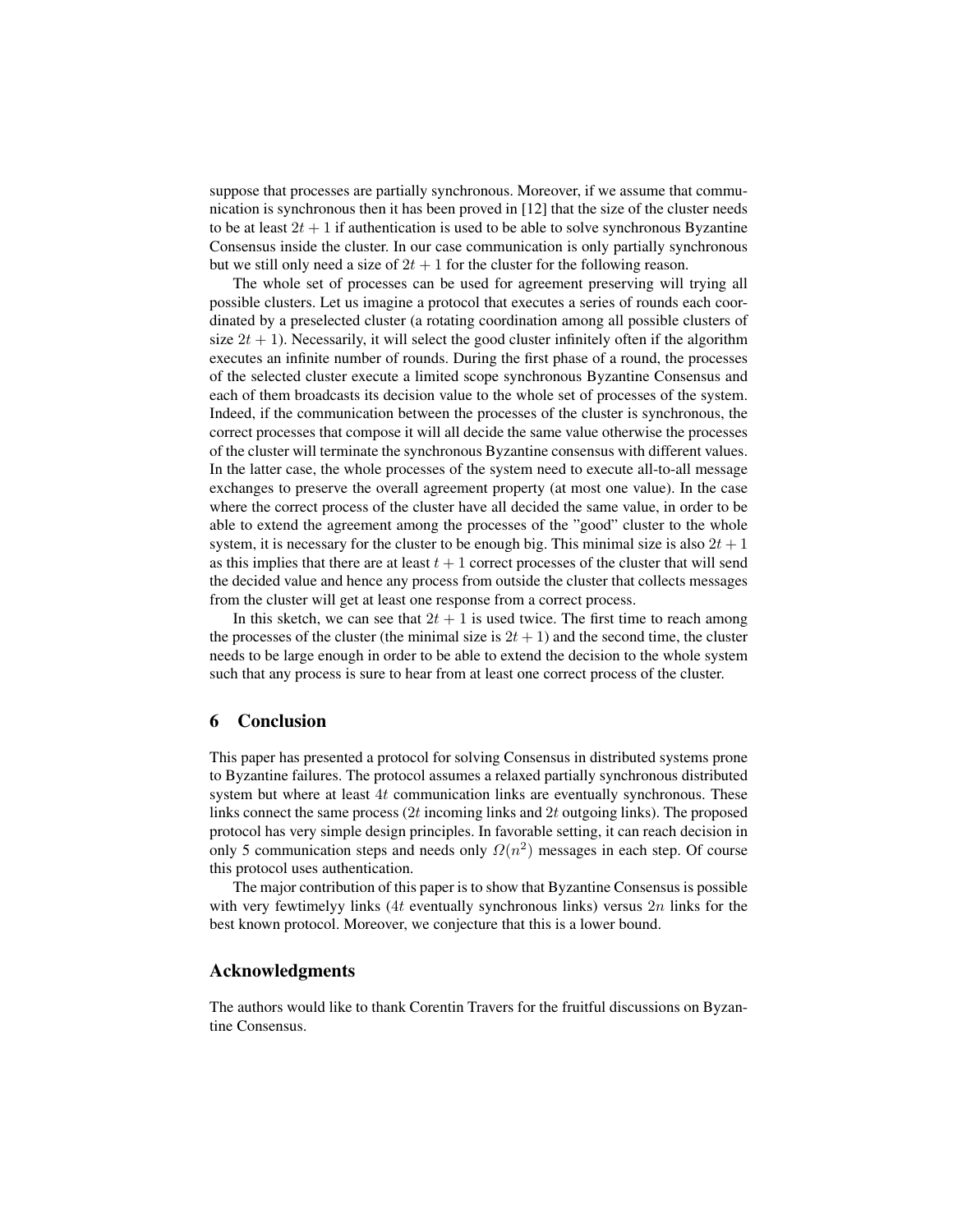## References

- 1. Aguilera M.K., Chen W., and Toueg S., Heartbeat: a timeout-free failure detector for quiescent reliable communication. *Proc Workshop on Distributed Algorithms (WDAG'97)*, pages 126-140, 1997.
- 2. Aguilera M.K., Delporte-Gallet C., Fauconnier H. and Toueg S, Communication-efficient leader election and consensus with limited link synchrony. *Proc. 23nd ACM Symposium on Principles of Distributed Computing (PODC'04)*, ACM Press, 2004.
- 3. Aguilera M.K., Delporte-Gallet C., Fauconnier H. and Toueg S., Consensus with byzantine failures and little system synchrony. *Proc. International Conference on Dependable Systems and Networks (DSN'06)*, Philadelphia, 2006.
- 4. Basu A., Charron-Bost B., and Toueg T., Crash failures vs. crash + link failures. *Proc 15th ACM Symposium on Principles of Distributed Computing (PODC'96)*, Philadelphia, Pennsylvania, 1996.
- 5. Ben-Or M., Another Advantage of Free Choice: Completely Asynchronous Agreement Protocols. *Proc. 2nd ACM Symposium on Principles of Distributed Computing (PODC'83)*, ACM Press, pp. 27-30, 1983.
- 6. Boichat B., Dutta P., Frolund S., and Guerraoui G., Deconstructing paxos. SIGACT News in ¨ Distributed Computing, 34(1):47-67, 2003.
- 7. Castro, M. and Liskov, B., Practical Byzantine fault tolerance. *Proc. of the 3rd Symposium on Operating Systems Design and Implementation*, New Orleans, USA, February 1999.
- 8. Chandra T.D. and Toueg S., Unreliable Failure Detectors for Reliable Distributed Systems. *Journal of the ACM*, 43(2):225-267, 1996.
- 9. Correia M., Neves N.F., Lung L.C. and Verissimo P., Low Complexity Byzantine-Resilient Consensus. *Distributed Computing*, Volume 17, 13 pages, 2004.
- 10. Doudou A., Garbinato B. and Guerraoui R., Encapsulating Failure Detection: from Crash to Byzantine Failures. *Proc. International Conference on Reliable Software Technologies*, Vienna (Austria), 2002.
- 11. Dutta P., Guerraoui R., and Vukolic M., Best-case complexity of asynchronous byzantine consensus. *Technical Report EPFL/IC/200499*, EPFL, Feb. 2005.
- 12. Dwork C., Lynch N.A. and Stockmeyer L., Consensus in the presence of partial synchrony. *Journal of the ACM*, 35(2):288-323, 1988.
- 13. Fischer M.J., Lynch N. and Paterson M.S., Impossibility of Distributed Consensus with One Faulty Process. *Journal of the ACM*, 32(2):374-382, 1985.
- 14. Friedman R., Mostefaoui A. and Raynal M., Simple and efficient oracle-based consensus protocols for asynchronous byzantine systems. *IEEE Transactions on Dependable and Secure Computing*, 2(1):46-56, 2005.
- 15. Hutle M., Malkhi D., Schmid U., and Zhou L., Chasing the Weakest System Model for Implementing Omega and Consensus. *Research Report 74/2005, Technische Universitat Wien, ¨ Institut für Technische Informatik*, July, 2006.
- 16. Kihlstrom K.P., Moser L.E., and Melliar-Smith P.M., Solving Consensus in a Byzantine Environment Using an Unreliable Fault Detector, *Proc. of the Int. Conference on Principles of Distributed Systems (OPODIS)*, pp. 61-75, 1997.
- 17. Kursawe K., Optimistic Byzantine agreement. *Proc. of the 21st IEEE Symposium on Reliable Distributed Systems (SRDS'02 Workshops)*, 2002.
- 18. Lamport, L., Lower bounds for asynchronous consensus. *Distributed Computing*, vol 19(2):104-125, 2006.
- 19. Malkhi D., Oprea F., and Zhou L.,  $\Omega$  meets paxos: Leader election and stability without eventual timely links. *Proc. 19th International Conference on Distributed Computing (DISC'05)*, Cracow, Poland, pp. 26-29, 2005,